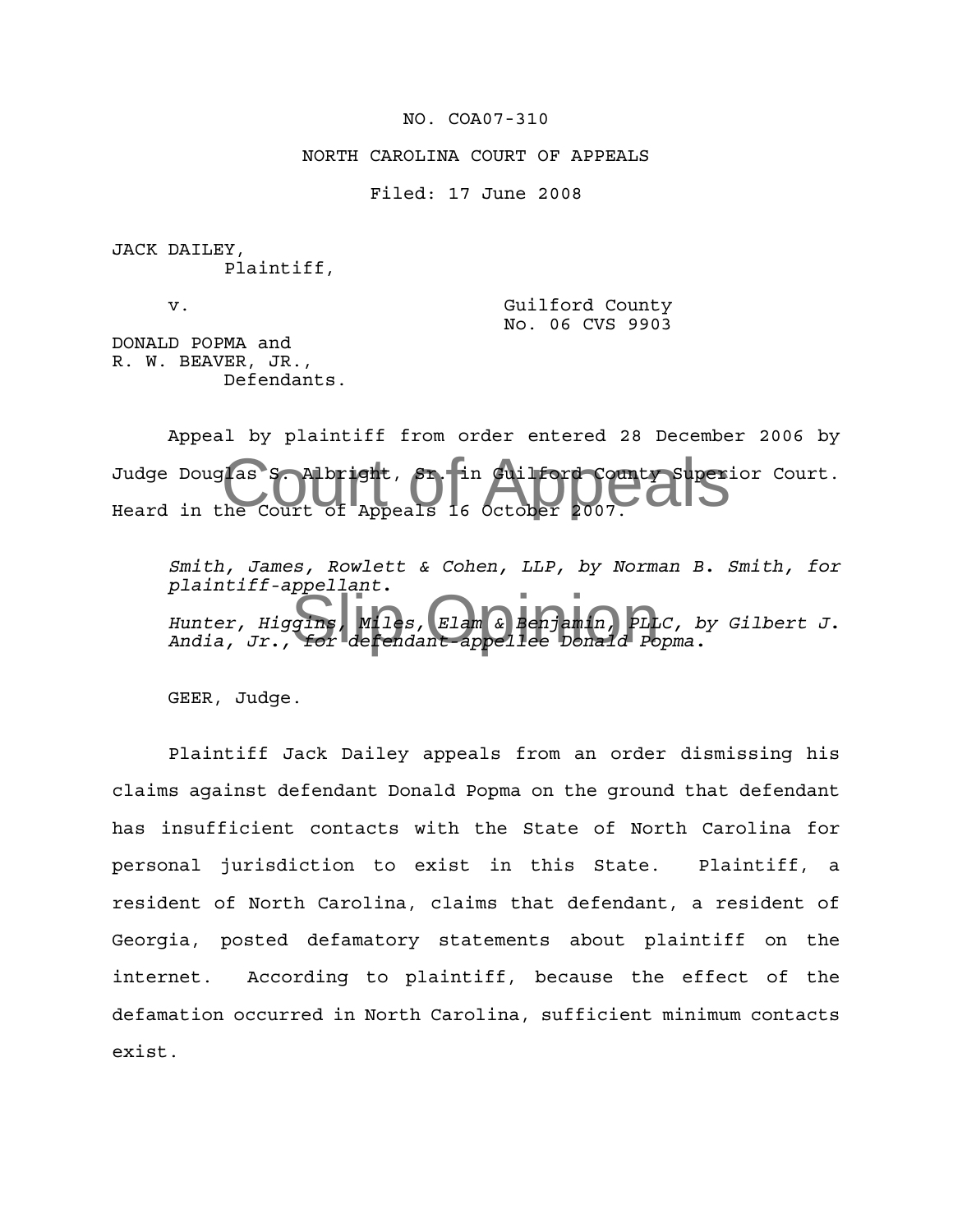The internet presents unique considerations when it comes to issues of personal jurisdiction. Because of the nature of the internet, this Court, in *Havey v. Valentine*, 172 N.C. App. 812, 616 S.E.2d 642 (2005), adopted the Fourth Circuit's personal jurisdiction test for internet communications set out in *ALS Scan, Inc. v. Digital Serv. Consultants, Inc.*, 293 F.3d 707 (4th Cir. 2002), *cert. denied*, 537 U.S. 1105, 154 L. Ed. 2d 773, 123 S. Ct. 868 (2003). In this case, we adopt the Fourth Circuit's refinement of that test in *Young v. New Haven Advocate*, 315 F.3d 256 (4th Cir. 2002), *cert. denied*, 538 U.S. 1035, 155 L. Ed. 2d 1065, 123 S. Ct. 2092 (2003). Because plaintiff has presented no evidence suggesting that defendant, through his internet postings, manifested an intent to target and focus on North Carolina readers, the record contains no basis, under the *Young* test, for asserting personal jurisdiction over defendant.

## Facts

On 1 September 2006, plaintiff filed a complaint that asserted claims for libel and civil conspiracy arising out of internet postings. According to the complaint:

> During July and August, 2006, defendants posted numerous false and defamatory statements about plaintiff on the internet, these statements including that the plaintiff, (a) committed embezzlement; (b) committed theft; (c) is a cheat and a liar; (d) is going to be wearing an orange jumpsuit; (e) is a crook; (f) committed felonies; (g) is an asshole; (h) acted clandestinely and illegally; (i) is dishonest; (j) is a devious con man; (k) is a scumbag; (l) is the equivalent of a molester of boys; (m) will be convicted on multiple counts; (n) is extremely underhanded; (o) is a lying fraud.

-2-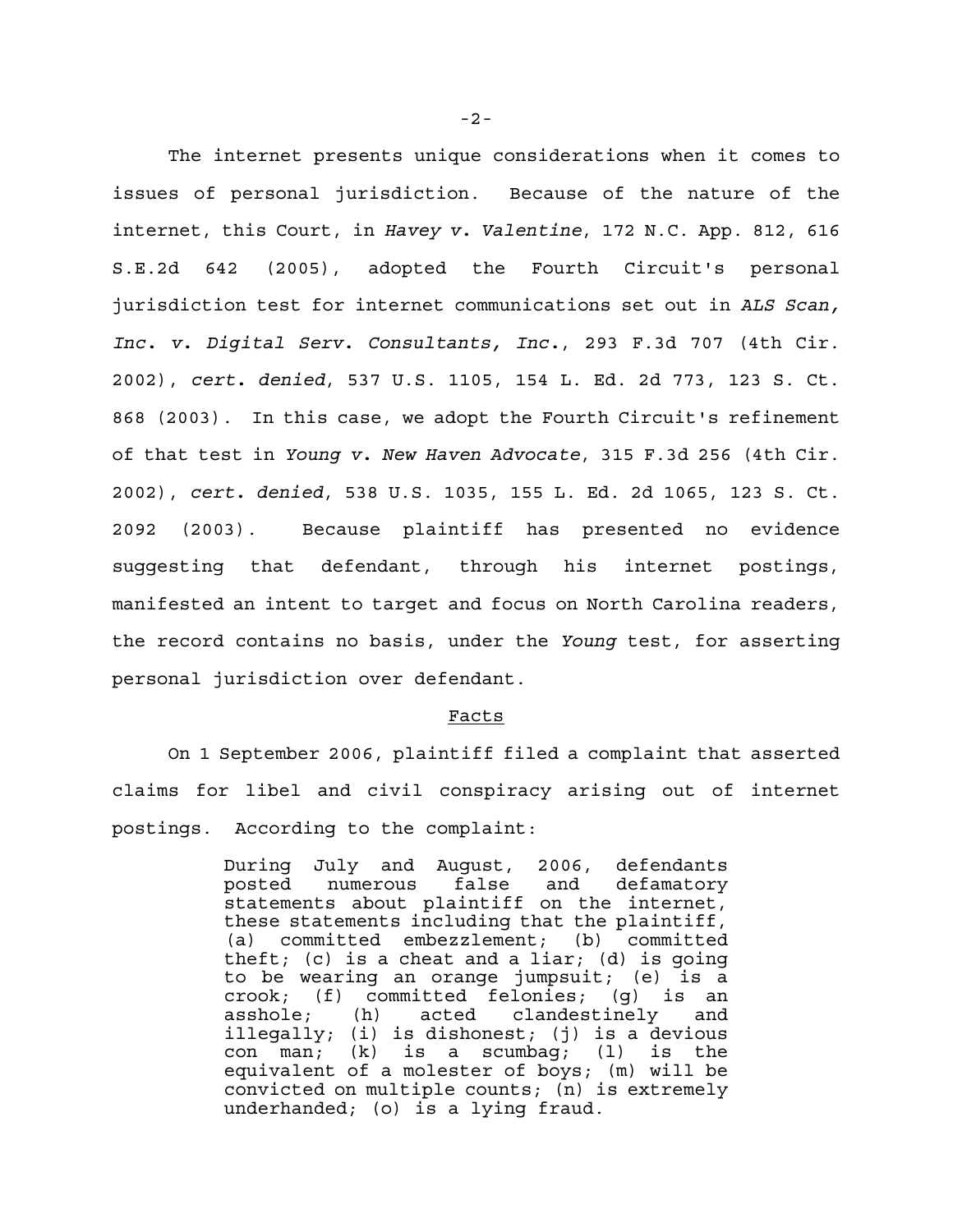The complaint alleged the following basis for personal jurisdiction over defendant:

> Defendant Donald Popma is a citizen and resident of Loganville, Georgia. This defendant is engaged in substantial activities within the State of North Carolina, including entering into a conspiracy with defendant R. W. Beaver, Jr., to engage in a course of defamation of plaintiff, and the publication of defamatory writings on the internet, which were intended to be, and which were, received and read by numerous individuals in the State of North Carolina.

On 3 November 2006, defendant filed a motion to dismiss for lack of personal jurisdiction pursuant to Rule 12(b)(2) of the Rules of Civil Procedure. The motion was supported by an affidavit of defendant, stating that defendant had sold his Cary home in October 2005, had not been present in North Carolina since that time, and was not engaged in any activity in North Carolina at the time he was served with the summons.

With respect to the July and August 2006 internet postings that were the subject of the complaint, defendant stated that all internet postings made by him during that period were done while in Georgia. Defendant further stated:

> Although the Plaintiff has not attached copies of the specific postings he believes to be defamatory of him, I did participate in a number of Internet bulletin board discussions in which the topic related to shooting "camps" being conducted by Plaintiff. The camps were located in Ramseur, North Carolina and at least one other state (specifically, e.g., Alabama). These camps were attended by enthusiasts from a number of locations across the southeastern United States, and I, upon information and belief, [sic] some of the participants in the bulletin board discussion were not located in North Carolina.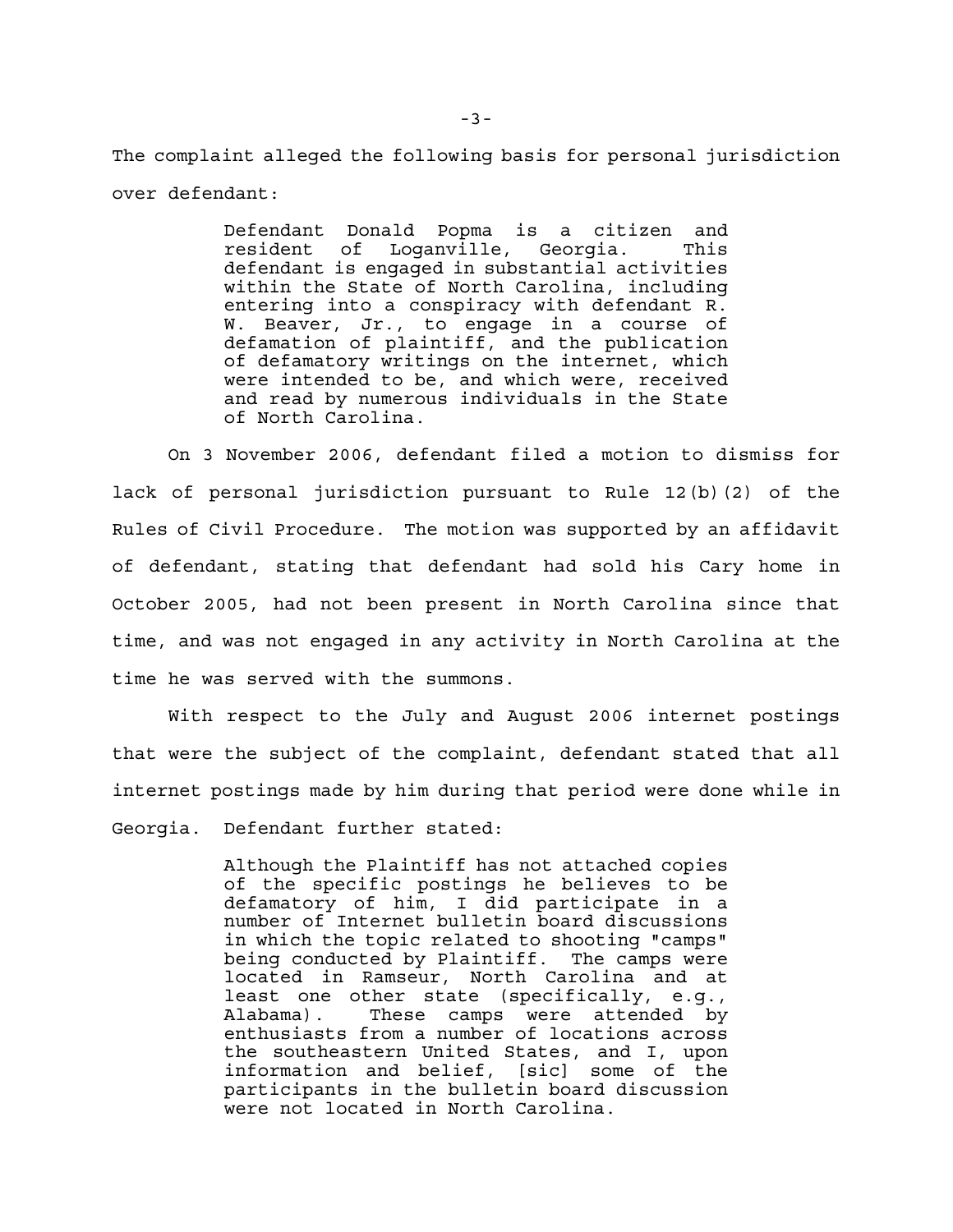Defendant denied having any discussions with R. W. Beaver, Jr. about posting information regarding plaintiff on the internet.

On 28 December 2006, the trial court entered an order granting defendant's motion to dismiss. The court found that defendant "has insufficient contacts with the forum state of North Carolina for this Court to maintain personal jurisdiction over him." Plaintiff filed a written notice of appeal on 10 January 2007. On 17 January 2007, plaintiff, pursuant to N.C.R. Civ. P. 60(b)(1) and 54(b), filed a motion to amend the trial court's judgment to provide that it was a final judgment as to defendant, and there was no just reason for delay. The trial court granted the motion on 24 January 2007 and amended its order to state: "This is a final judgment as to plaintiff's claims against defendant Donald Popma, and it is determined that there is no just reason for delay, so that this order of the court is to be subject to review on appeal, as provided in Rule 54(b) of the Rules of Civil Procedure." The order further provided that plaintiff's 10 January 2007 notice of appeal was withdrawn without prejudice. Plaintiff filed a new notice of appeal on 24 January 2007.

## Grounds for Appellate Review

We first note that the order granting defendant's motion to dismiss is an interlocutory order since plaintiff's claims against R.W. Beaver, Jr. remain pending. An appeal from an interlocutory order is permissible "only if (1) the trial court certified the order under Rule 54(b) of the Rules of Civil Procedure, or (2) the order affects a substantial right that would be lost without

-4-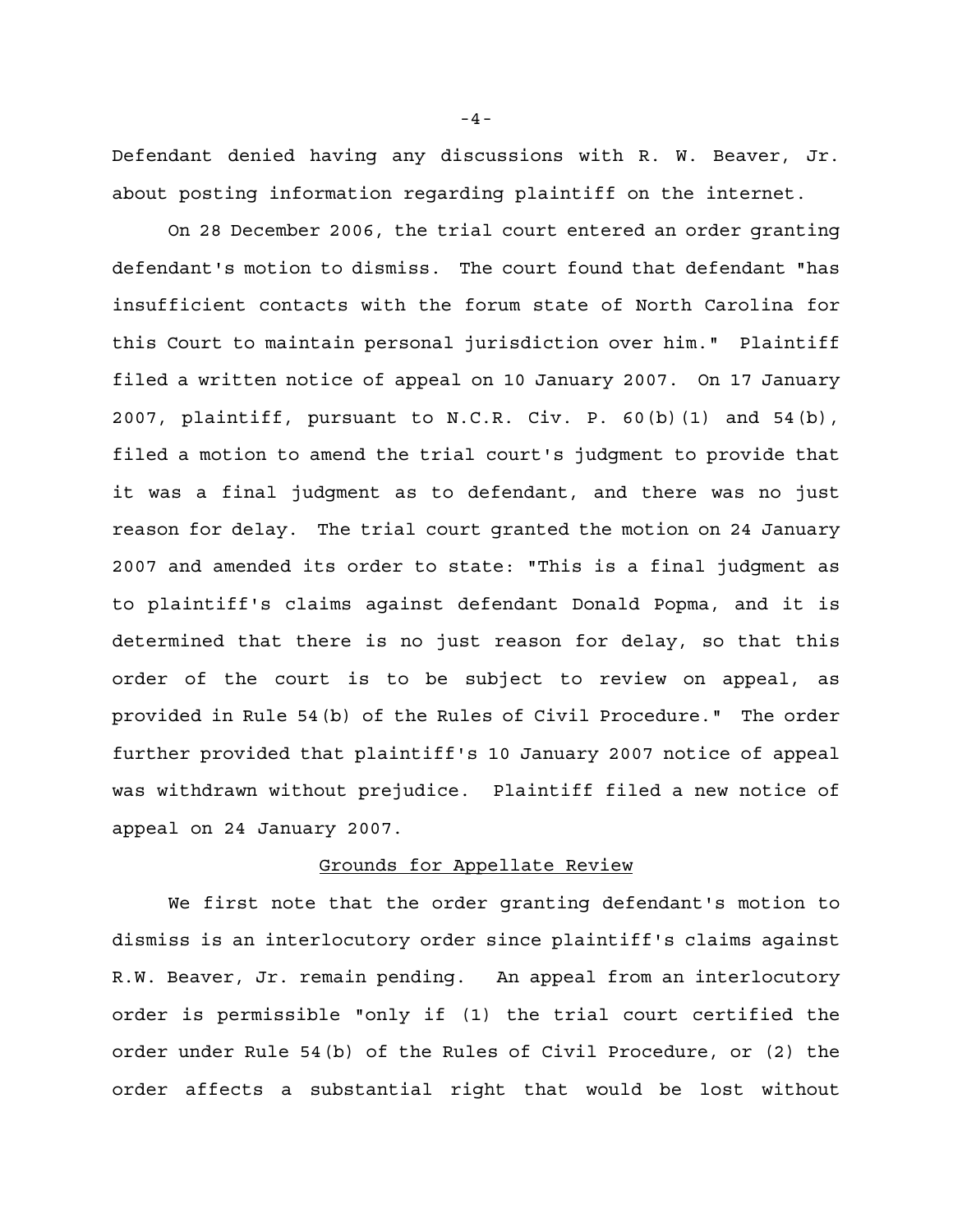immediate review." *Boyd v. Robeson County*, 169 N.C. App. 460, 464, 621 S.E.2d 1, 4, *disc. review denied*, 359 N.C. 629, 615 S.E.2d 866 (2005). The burden rests on the appellant to establish the basis for an interlocutory appeal. *Jeffreys v. Raleigh Oaks Joint Venture*, 115 N.C. App. 377, 379, 444 S.E.2d 252, 253 (1994).

Jurisdiction in this case exists not only because of the trial court's Rule 54(b) certification, but also by virtue of N.C. Gen. Stat. § 1-277(b) (2007). That statute provides: "Any interested party shall have the right of immediate appeal from an adverse ruling as to the jurisdiction of the court over the person or property of the defendant . . . . " Since plaintiff's claim was dismissed as a result of the trial court's decision that it lacked personal jurisdiction over defendant, plaintiff has a right to an immediate appeal of that order.

## Motion to Dismiss

When reviewing an order deciding a motion to dismiss for lack of personal jurisdiction, we determine whether the findings of fact of the trial court are supported by competent evidence; if so, we must affirm the trial court's decision. *Replacements, Ltd. v. Midwesterling*, 133 N.C. App. 139, 140-41, 515 S.E.2d 46, 48 (1999). Findings of fact are not, however, required in the absence of a request by the parties. *A.R. Haire, Inc. v. St. Denis*, 176 N.C. App. 255, 258, 625 S.E.2d 894, 898 (2006). *See also* N.C.R. Civ. P. 52(a)(2) ("Findings of fact and conclusions of law are necessary on decisions of any motion or order ex mero motu only when requested by a party and as provided by Rule 41(b)."). When, as here, the

-5-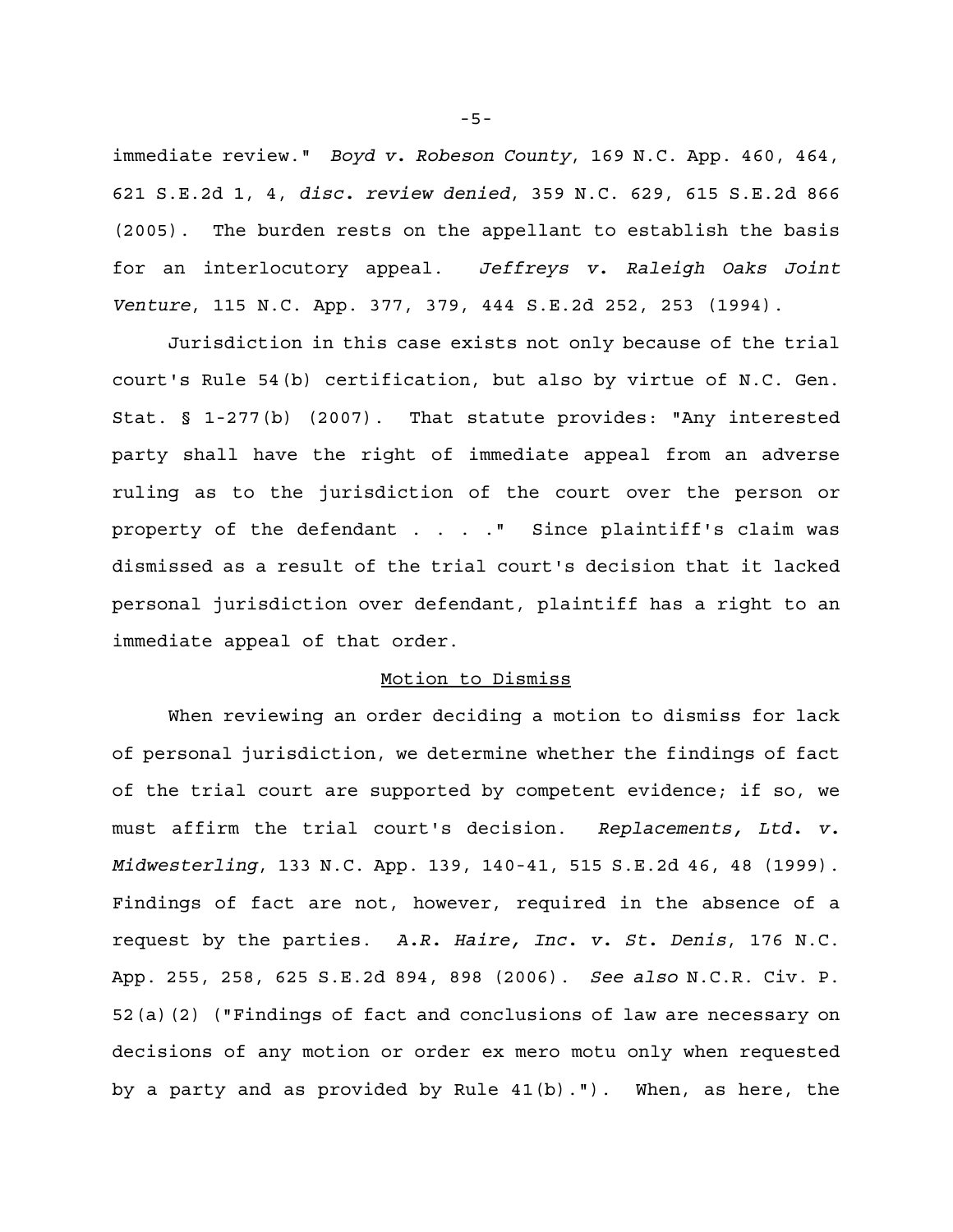court does not make findings of fact, "'it will be presumed that the judge, upon proper evidence, found facts sufficient to support his judgment.'" *A.R. Haire, Inc.*, 176 N.C. App. at 258, 625 S.E.2d at 898 (quoting *City of Salisbury v. Kirk Realty Co.*, 48 N.C. App. 427, 429, 268 S.E.2d 873, 875 (1980)). We must then review the record to determine whether there is competent evidence to support the trial court's "presumed findings." *Id.* at 258-59, 625 S.E.2d at 898.

Usually, personal jurisdiction issues are presented in one of three procedural postures: "(1) the defendant makes a motion to dismiss without submitting any opposing evidence; (2) the defendant supports its motion to dismiss with affidavits, but the plaintiff does not file any opposing evidence; or (3) both the defendant and the plaintiff submit affidavits addressing the personal jurisdiction issues." *Banc of Am. Secs. LLC v. Evergreen Int'l Aviation, Inc.*, 169 N.C. App. 690, 693, 611 S.E.2d 179, 182 (2005). This case falls into the second category.

When, as here, the defendant presents evidence in support of his motion, the "'allegations [in the complaint] can no longer be taken as true or controlling and plaintiff[] cannot rest on the allegations of the complaint.'" *Id.* (quoting *Bruggeman v. Meditrust Acquisition Co.*, 138 N.C. App. 612, 615-16, 532 S.E.2d 215, 218, *appeal dismissed and disc. review denied*, 353 N.C. 261, 546 S.E.2d 90 (2000)). In that event, to determine whether there is sufficient evidence to establish personal jurisdiction, the court must consider: "(1) any allegations in the complaint that are

-6-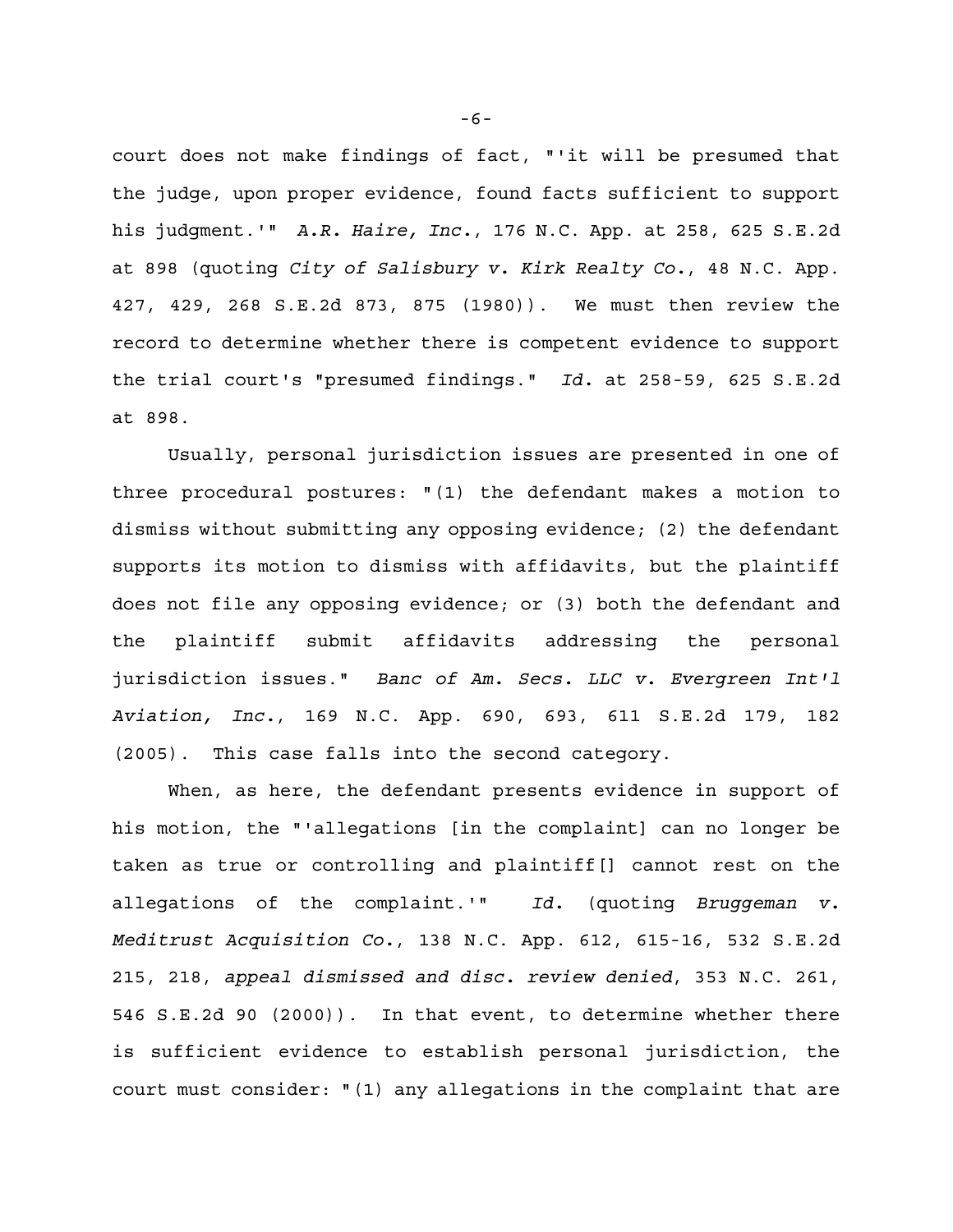not controverted by the defendant's affidavit and (2) all facts in the affidavit (which are uncontroverted because of the plaintiff's failure to offer evidence)." *Id*. at 693-94, 611 S.E.2d at 183.

Substantively, in deciding whether a North Carolina court has personal jurisdiction over a nonresident defendant, we must apply a two-step analysis: "First, the transaction must fall within the language of the State's 'long-arm' statute. Second, the exercise of jurisdiction must not violate the due process clause of the fourteenth amendment to the United States Constitution." *Tom Togs, Inc. v. Ben Elias Indus. Corp.*, 318 N.C. 361, 364, 348 S.E.2d 782, 785 (1986). Since neither plaintiff nor defendant disputes the applicability of the long-arm statute, the sole issue before this Court is whether the trial court properly concluded that asserting jurisdiction over defendant would violate due process.

"To satisfy the due process prong of the personal jurisdiction analysis, there must be sufficient 'minimum contacts' between the nonresident defendant and our state 'such that the maintenance of the suit does not offend traditional notions of fair play and substantial justice.'" *Skinner v. Preferred Credit*, 361 N.C. 114, 122, 638 S.E.2d 203, 210 (2006) (quoting *Int'l Shoe Co. v. Washington*, 326 U.S. 310, 316, 90 L. Ed. 95, 102, 66 S. Ct. 154, 158 (1945)). Our Supreme Court has noted that "[t]he concept of 'minimum contacts' furthers two goals. First, it safeguards the defendant from being required to defend an action in a distant or inconvenient forum. Second, it prevents a state from escaping the restraints imposed upon it by its status as a coequal sovereign in

-7-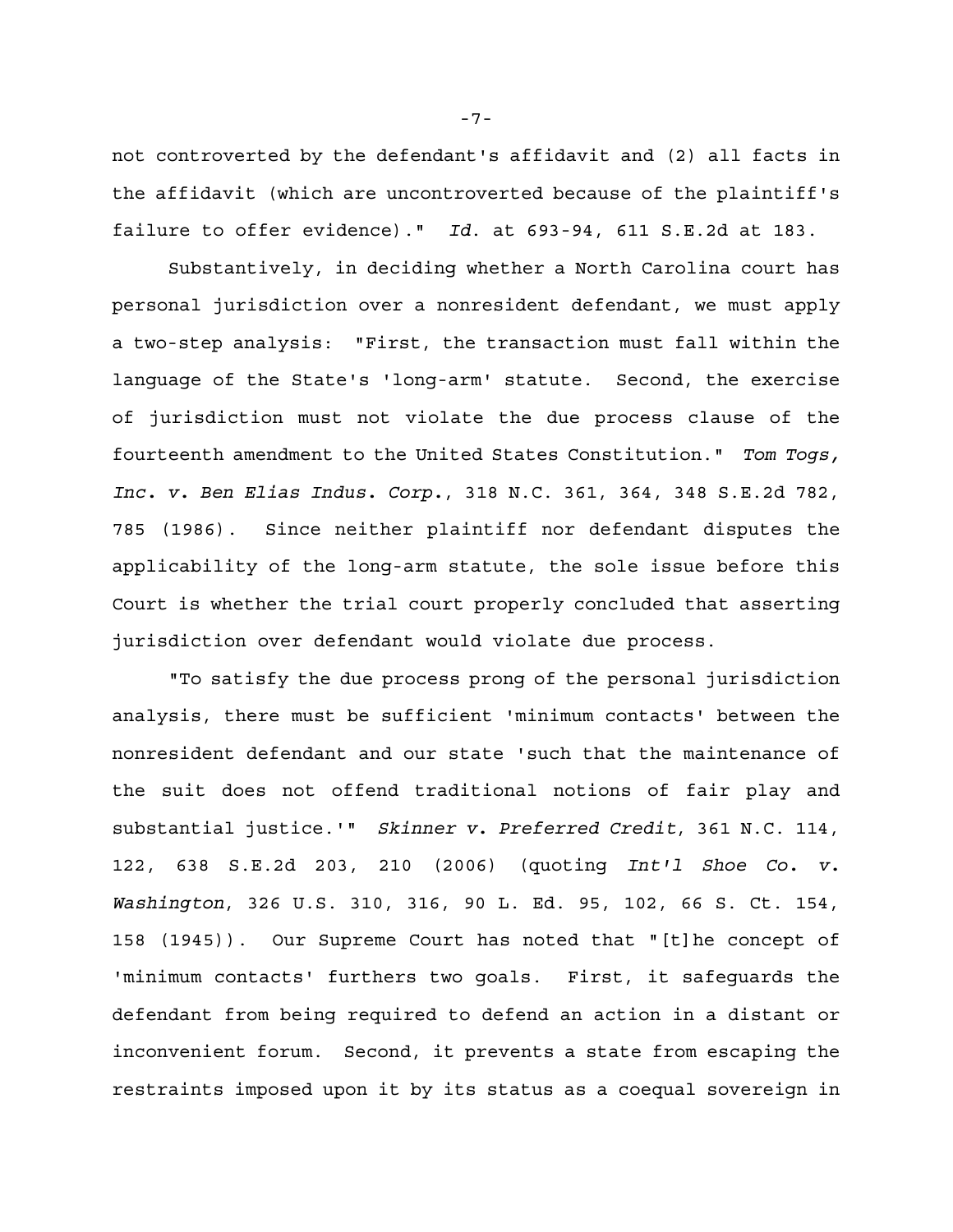a federal system." *Miller v. Kite*, 313 N.C. 474, 477, 329 S.E.2d 663, 665 (1985).

There are two theories under which personal jurisdiction may exist consistent with the Due Process Clause: General jurisdiction and specific jurisdiction. *Skinner,* 361 N.C. at 122, 638 S.E.2d at 210. In this case, there is no reliance on general jurisdiction. "Specific jurisdiction exists when the cause of action arises from or is related to defendant's contacts with the forum." *Id.* What constitutes "minimum contacts" depends on the quality and nature of the defendant's contacts on a case-by-case basis, but, regardless of the circumstances, there must be "'some act by which the defendant purposefully avails itself of the privilege of conducting activities within the forum State.'" *Chadbourn, Inc. v. Katz*, 285 N.C. 700, 705, 208 S.E.2d 676, 679 (1974) (quoting *Hanson v. Denckla*, 357 U.S. 235, 253, 2 L. Ed. 2d 1283, 1298, 78 S. Ct. 1228, 1240 (1958)). The defendant's contact with the forum state must be "'such that he should reasonably anticipate being haled into court there.'" *Tom Togs, Inc.*, 318 N.C. at 365, 348 S.E.2d at 786 (quoting *World-Wide Volkswagen Corp. v. Woodson*, 444 U.S. 286, 297, 62 L. Ed. 2d 490, 501, 100 S. Ct. 559, 567 (1980)).

The dispositive question before this Court is whether posting messages on an internet bulletin board about a North Carolina resident and businessman constitutes sufficient minimum contacts to support a finding of personal jurisdiction over an out-of-state defendant. The only North Carolina case dealing with internet activity as a basis for personal jurisdiction is *Havey v.*

-8-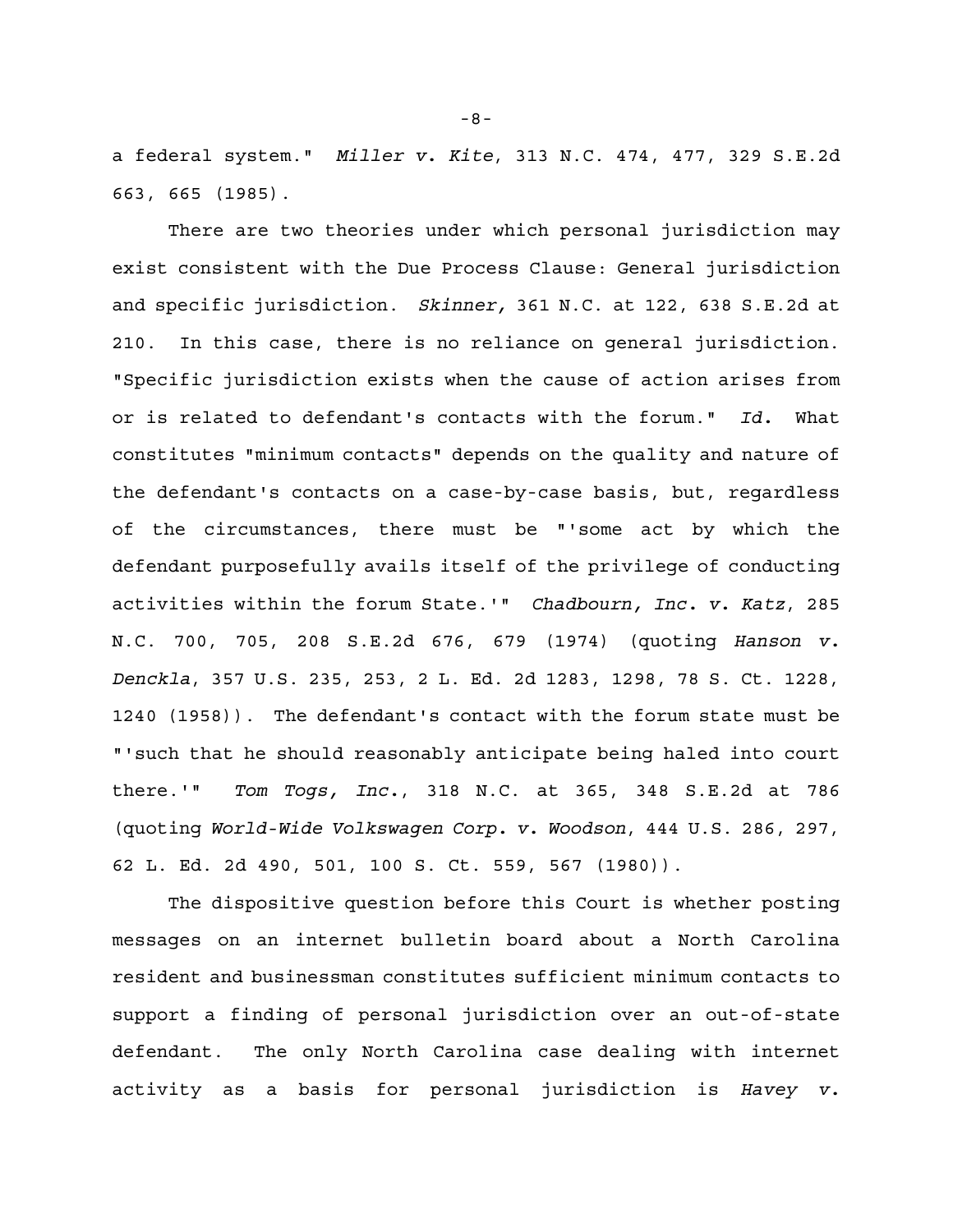*Valentine*, 172 N.C. App. 812, 616 S.E.2d 642 (2005). *Havey* adopted the test set out by the United States Court of Appeals for the Fourth Circuit in *ALS Scan, Inc. v. Digital Serv. Consultants, Inc.*, 293 F.3d 707 (4th Cir. 2002), *cert. denied*, 537 U.S. 1105, 154 L. Ed. 2d 773, 123 S. Ct. 868 (2003), for personal jurisdiction based on internet communications. *Havey*, 172 N.C. App. at 816-17, 616 S.E.2d 647-48.

The Fourth Circuit in *ALS Scan* held that:

a State may, consistent with due process, exercise judicial power over a person outside of the State when that person (1) directs electronic activity into the State, (2) with the manifested intent of engaging in business or other interactions within the State, and (3) that activity creates, in a person within the State, a potential cause of action cognizable in the State's courts. Under this standard, a person who simply places information on the Internet does not subject himself to jurisdiction in each State into which the electronic signal is transmitted and received.

*ALS Scan, Inc.*, 293 F.3d at 714. There is no dispute that plaintiff has met the third prong of the *ALS Scan* test. The issue on appeal is whether plaintiff has demonstrated that defendant falls within the first two prongs of *ALS Scan*.

The Fourth Circuit refined the *ALS Scan* test in *Young v. New Haven Advocate*, 315 F.3d 256 (4th Cir. 2002), *cert. denied*, 538 U.S. 1035, 155 L. Ed. 2d 1065, 123 S. Ct. 2092 (2003), to address whether the posting of materials on a website, as we have here, is sufficient activity to extend jurisdiction to the forum state. The Fourth Circuit noted that "[w]hen the Internet activity is, as here, the posting of news articles on a website, the *ALS Scan* test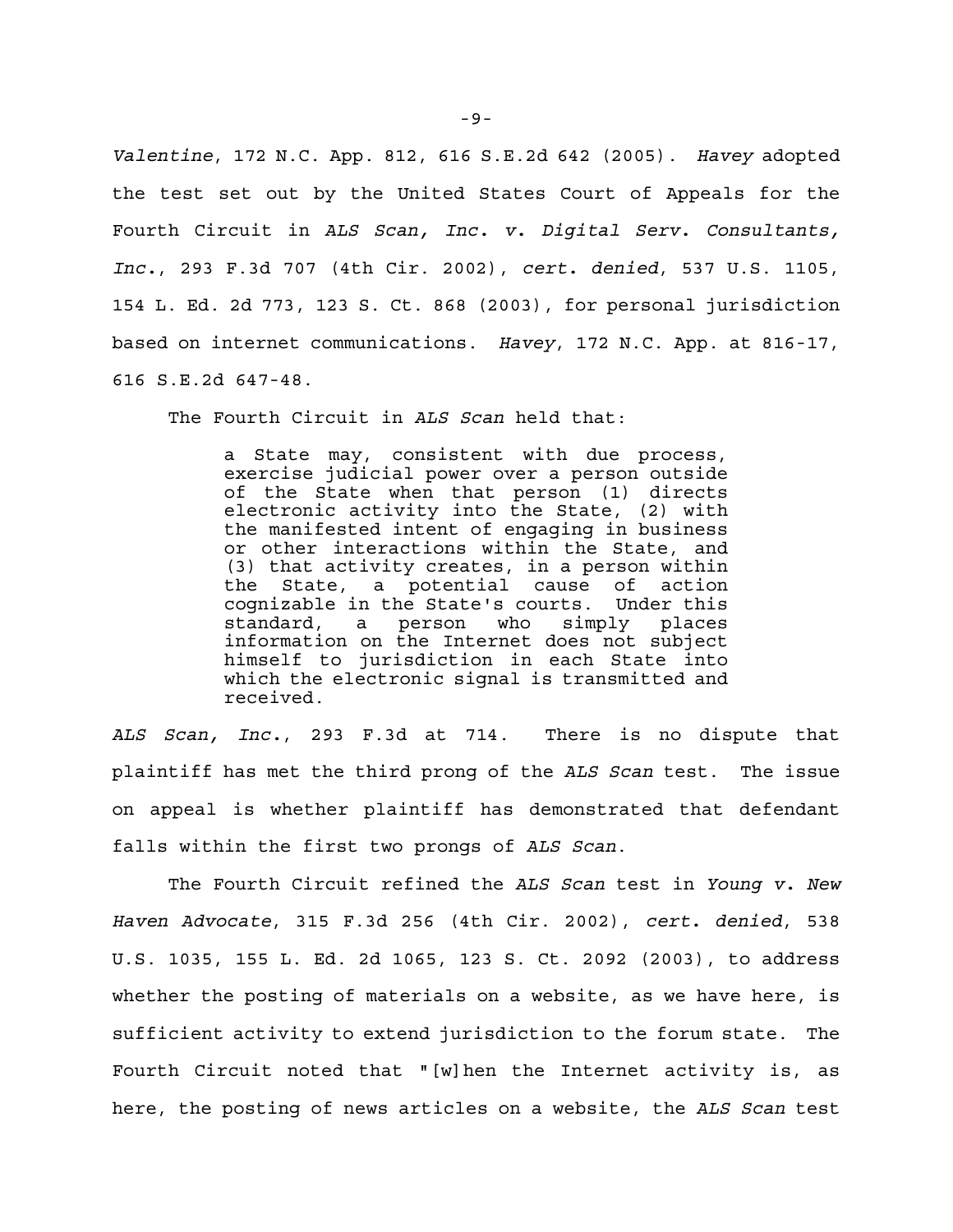works more smoothly when parts one and two of the test are considered together." *Id.* at 263.

In *Young*, the warden of a Virginia prison brought a libel suit in the United States District Court for the Western District of Virginia against Connecticut newspapers based on articles criticizing harsh conditions at the prison — which by contract with Connecticut housed Connecticut prisoners to alleviate overcrowding in Connecticut prisons. The warden relied upon the following contacts with Virginia in asserting specific personal jurisdiction over the newspapers:

> (1) the newspapers, knowing that Young was a Virginia resident, intentionally discussed and defamed him in their articles, (2) the newspapers posted the articles on their websites, which were accessible in Virginia, and (3) the primary effects of the defamatory statements on Young's reputation were felt in Virginia. Young emphasizes that he is not arguing that jurisdiction is proper in any location where defamatory Internet content can be accessed, which would be anywhere in the world. Rather, Young argues that personal jurisdiction is proper in Virginia because the newspapers understood that their defamatory articles, which were available to Virginia residents on the Internet, would expose Young to public hatred, contempt, and ridicule in Virginia, where he lived and worked.

*Id.* at 261-62. In this case, plaintiff makes an almost identical argument.

In addressing the *Young* plaintiff's contentions, the Fourth Circuit pointed out that "the fact that the newspapers' websites could be accessed anywhere, including Virginia, does not by itself demonstrate that the newspapers were intentionally directing their website content to a Virginia audience." *Id.* at 263. The court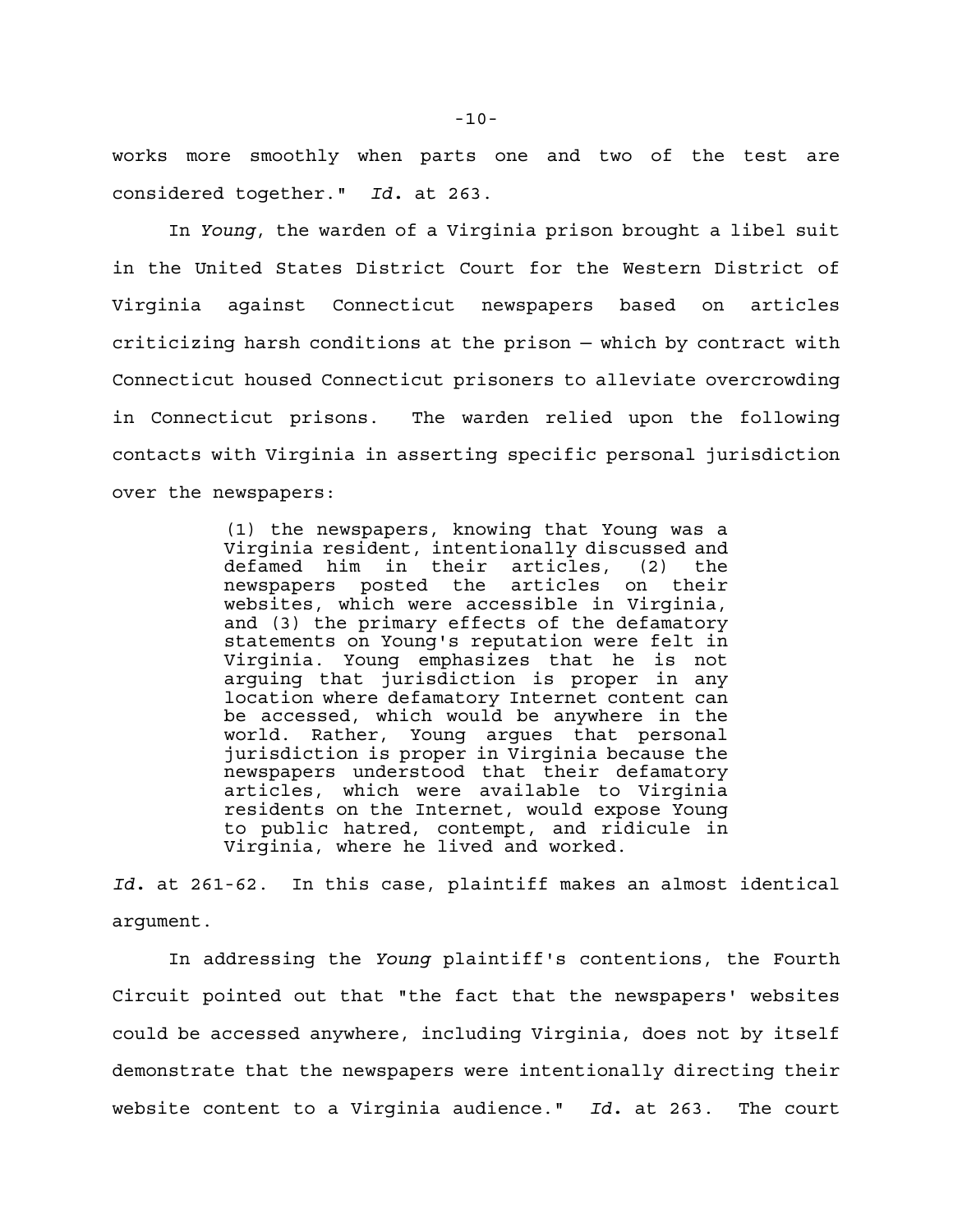believed that "[s]omething more than posting and accessibility" in the forum state was needed in order for the newspapers to have purposefully — through electronic means — directed their activity in a substantial way to the forum state. *Id.* The court determined that the dispositive question in such cases should be whether the defendant "through the Internet postings, manifest[ed] an intent to target and focus on [the forum state's] readers." *Id.* The court, after reviewing the newspapers' website and the actual articles, concluded that no basis for jurisdiction existed. *Id.*

We find the *Young* court's reasoning persuasive and consistent with this Court's analysis in *Havey*. We, therefore, adopt the test set out in *Young*. The question presented in this appeal becomes, therefore: Did defendant, through his internet postings, manifest an intent to target and focus on North Carolina readers?

The trial court's "presumed" finding that defendant did not manifest the necessary intention is supported by the record. Plaintiff did not supply the court with the internet postings that form the basis for his libel suit and his assertion that personal jurisdiction exists over defendant. As a result, the record contains no evidence that the postings textually targeted or focused on North Carolina readers. Defendant's affidavit indicates that he participated in a number of internet bulletin board discussions related to shooting "camps" conducted by plaintiff in at least North Carolina and Alabama, which camps were attended "by enthusiasts from a number of locations across the southeastern United States . . . ." Defendant further stated that he understood

-11-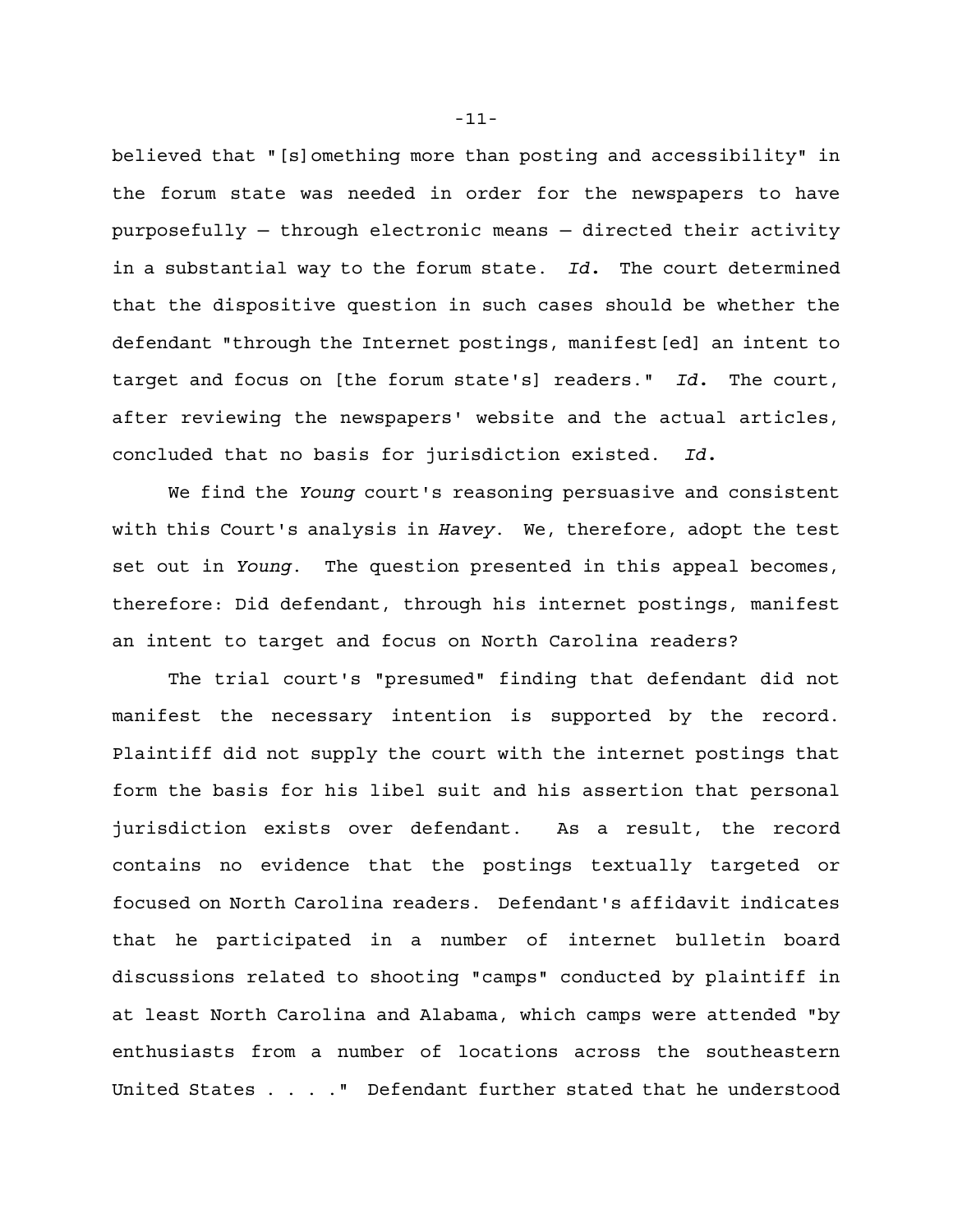that some of the participants in the bulletin board discussions were not located in North Carolina. These assertions are evidence of a lack of focus on North Carolina residents.

In oral argument, however, plaintiff's counsel contended that we could assume from defendant's affidavit that some of the participants were, in fact, from North Carolina. The fact that some unspecified number of participants in the discussion groups might be North Carolinians does not, however, establish that defendant intended to focus on or target those North Carolina participants. *See Burleson v. Toback*, 391 F. Supp. 2d 401, 415 (M.D.N.C. 2005) ("Plaintiff's emphasis on the participation by a few residents of North Carolina in [the websites and web forum], while relevant, does not warrant the Court's exercise of personal jurisdiction because their limited participation does not indicate an intent by Defendants to focus on or target North Carolina.").

Plaintiff also argues that defendant's conspiracy with Beaver, a North Carolina resident, to post material about plaintiff constituted purposeful activity directed at North Carolina. Although plaintiff has failed to cite any authority that a conspiracy with a North Carolina resident is sufficient to establish minimum contacts, we need not address that issue. Defendant's affidavit presented evidence that no conspiracy existed, and plaintiff has submitted no evidence opposing defendant's showing. Under our standard of review as to Rule 12(b)(2) motions, we must take defendant's assertions as true. The

-12-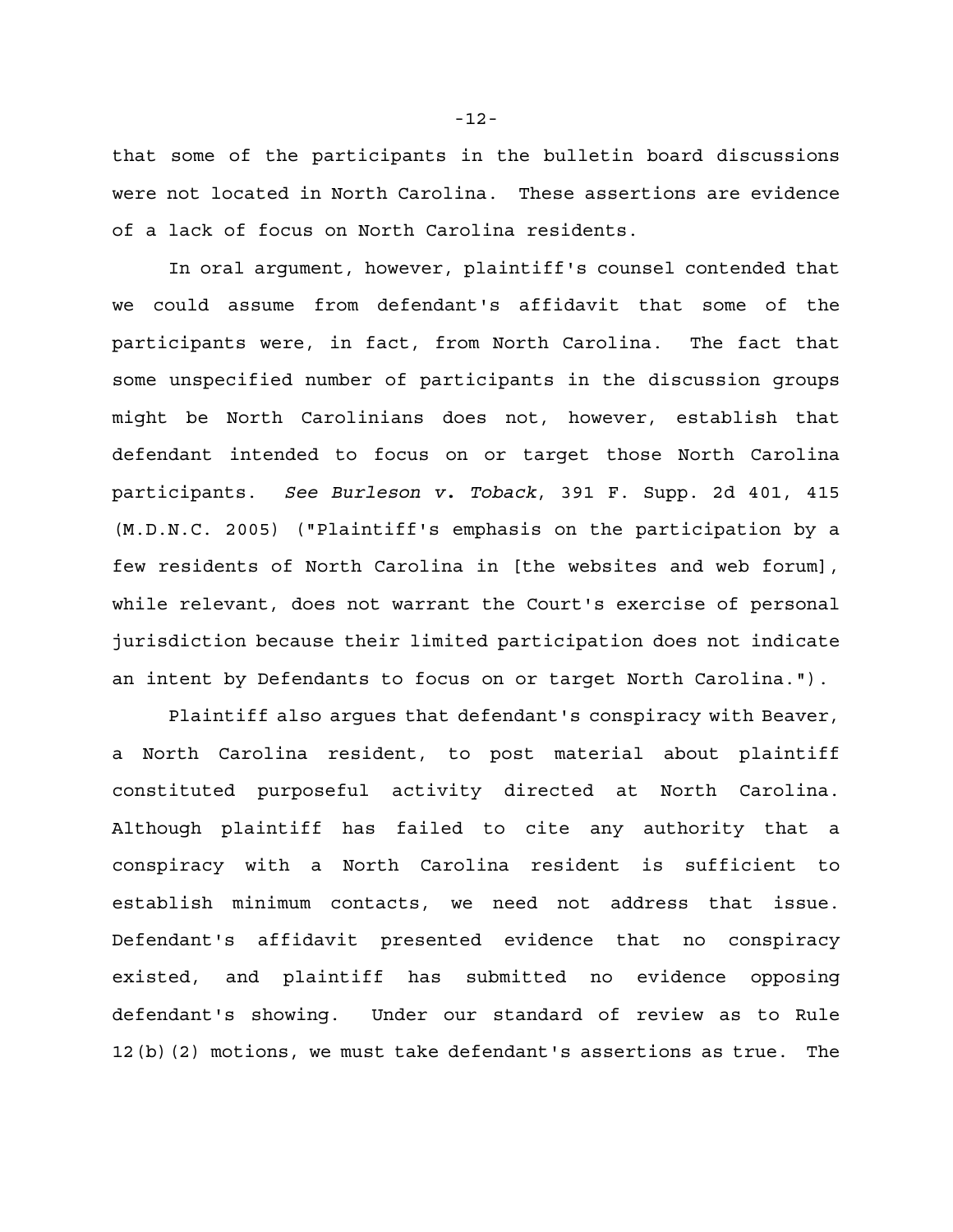conspiracy alleged in the complaint cannot, therefore, support a determination that personal jurisdiction exists over defendant.

Plaintiff's primary argument is that the effect the postings had on him in North Carolina is sufficient under *Calder v. Jones*, 465 U.S. 783, 79 L. Ed. 2d 804, 104 S. Ct. 1482 (1984), and *Saxon v. Smith*, 125 N.C. App. 163, 479 S.E.2d 788 (1997), to establish personal jurisdiction over defendant. *Havey*, however, by adopting the *ALS Scan* test, established that for internet activity the effect on a plaintiff is not enough. A holding otherwise would confer jurisdiction in each state in which a plaintiff was affected by internet postings. The defense of lack of personal jurisdiction would, in effect, be eliminated from all cases involving defamation on the internet because:

> [T]he Internet is omnipresent — when a person places information on the Internet, he can communicate with persons in virtually every jurisdiction. If we were to conclude as a general principle that a person's act of placing information on the Internet subjects that person to personal jurisdiction in each State in which the information is accessed, then the defense of personal jurisdiction, in the sense that a State has geographically limited judicial power, would no longer exist. The person placing information on the Internet would be subject to personal jurisdiction in every State.

*ALS Scan, Inc.*, 293 F.3d at 712.

*Saxon*, upon which plaintiff relies, does not control the result in this case since it did not involve an internet communication. This Court noted in *Saxon* that in deciding whether minimum contacts exist, "[a]mong appropriate factors to be considered are *the quantity and nature of the contact*, the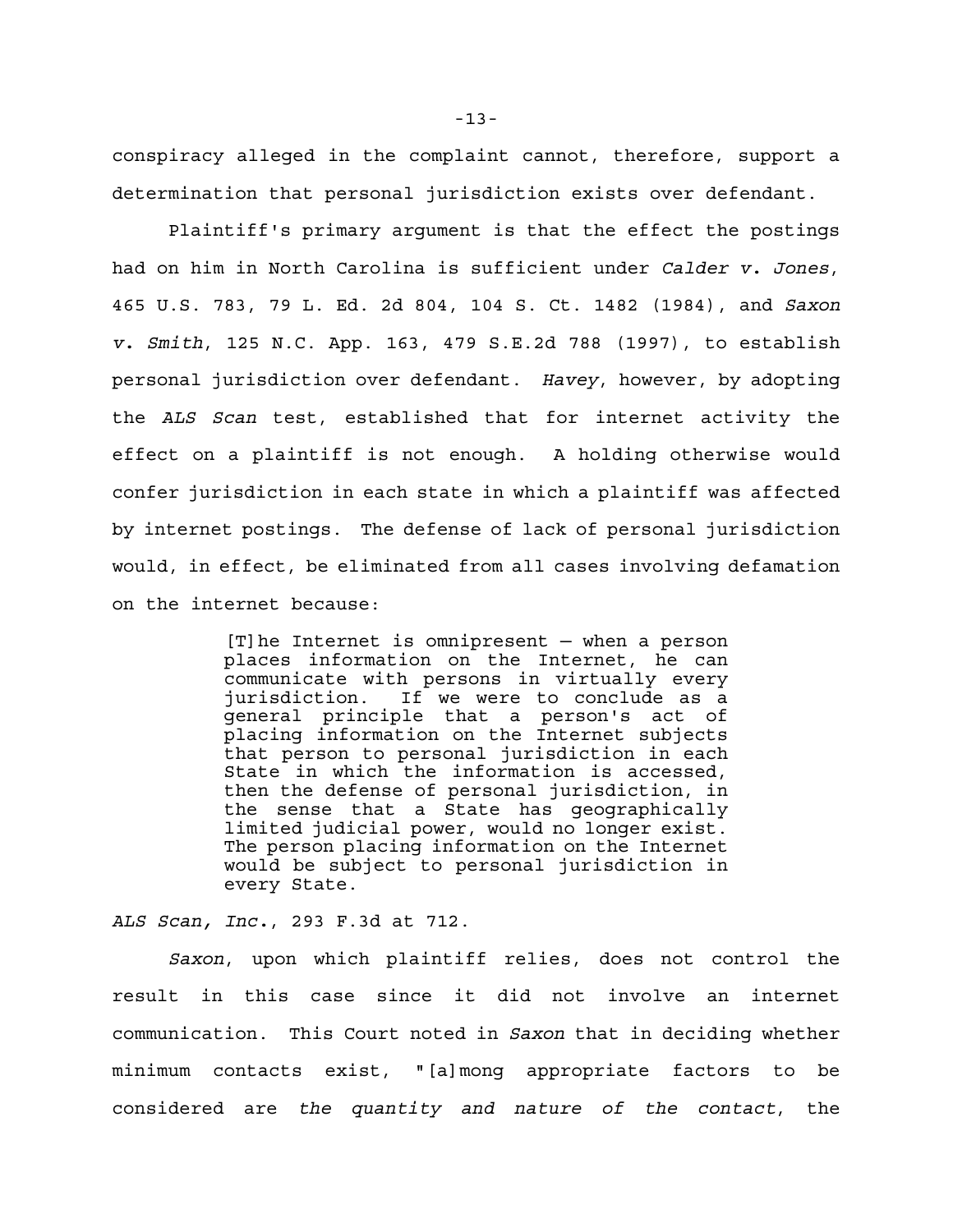relationship between the contact and the cause of action, the interest of the forum state, the convenience of the parties, and the location of witnesses and material evidence." 125 N.C. App. at 173, 479 S.E.2d at 794 (emphasis added). The defendants in *Saxon* had physically sent 100 newsletters to North Carolina — an action specifically directed at North Carolina readers. An internet posting, such as the ones in this case — which is not "sent" anywhere in particular, but rather can be accessed from anywhere in the world — is a contact of a qualitatively different "nature" than a physical mailing.

The federal district court in *Burleson* confronted an identical argument as that made by plaintiff in this case. The *Burleson* plaintiff, who raised miniature horses as guide animals, had sued for libel based on postings on websites and in a web forum criticizing the use of guide horses. The court observed that reliance on "effects" alone was precluded by *Young*:

> The Fourth Circuit again emphasized that "[a]lthough the place that the plaintiff feels the alleged injury is plainly relevant . . . it must ultimately be accompanied by the defendant's own [sufficient minimum] contacts with the state if jurisdiction . . . is to be upheld." *Young*, 315 F.3d at 262 (*quoting ESAB Group [v. Centricut, Inc.*, 126 F.3d 617, 626 (1997), *cert. denied*, 523 U.S. 1048, 140 L. Ed. 2d 513, 118 S. Ct. 1364 (1998)]). Therefore, a finding of jurisdiction on this ground in the present case would erode the rule elucidated by the Fourth Circuit and would unreasonably confer jurisdiction in the forum state of every plaintiff who may be impacted by a posting on an Internet bulletin board.

391 F. Supp. 2d at 416.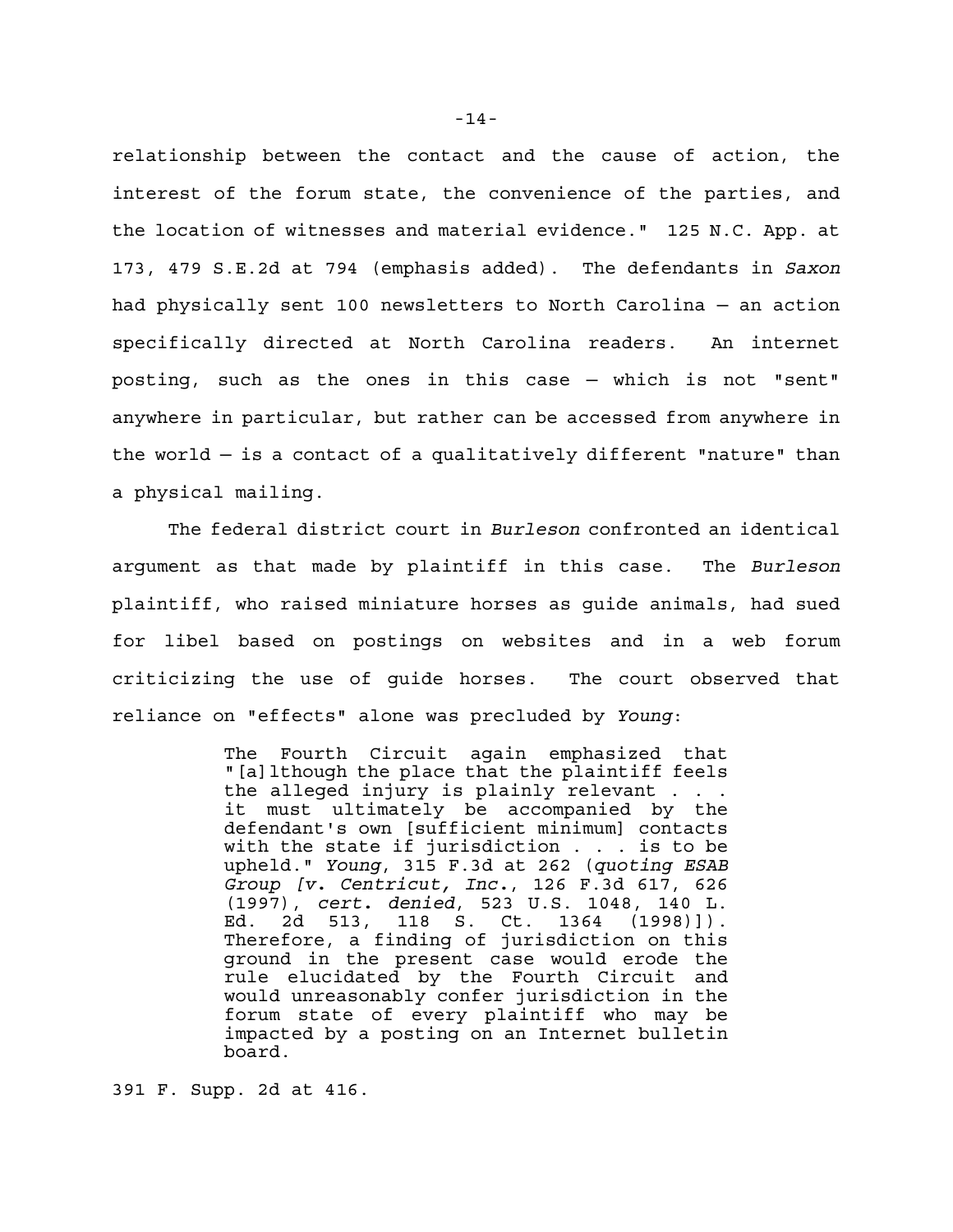This view of internet activity and minimum contacts has also been adopted by other jurisdictions. *See Machulsky v. Hall*, 210 F. Supp. 2d 531, 542 (D.N.J. 2002) (posting of defamatory material on "feedback" web page regarding products and customer service of New Jersey resident insufficient for jurisdiction in New Jersey when defendant "posted statements to a global audience and did not target specifically any of [plaintiff's] potential customers in New Jersey"); *Barrett v. Catacombs Press*, 44 F. Supp. 2d 717, 728 (E.D. Pa. 1999) (holding that posting of allegedly libelous messages to listservs and USENET discussion groups not sufficient to establish jurisdiction in Pennsylvania even though majority of harm occurred in Pennsylvania); *Griffis v. Luban*, 646 N.W.2d 527, 535-36 (Minn. 2002) (evidence that defendant's allegedly defamatory statements on internet newsgroup were intentionally directed at plaintiff, whom defendant knew was Alabama resident, were not sufficient for personal jurisdiction in Alabama court when record did not indicate statements were targeted at the state of Alabama or Alabama audience apart from plaintiff; newsgroup was organized around particular subject and not Alabama; readers were not necessarily from Alabama), *cert. denied*, 538 U.S. 906, 155 L. Ed. 2d 225, 123 S. Ct. 1483 (2003).

In sum, whether internet postings confer jurisdiction in a particular forum hinges on the manifested intent and focus of the defendant. Because plaintiff has failed to establish that defendant posted the material in the bulletin board discussions with the intent to direct his content to a North Carolina audience,